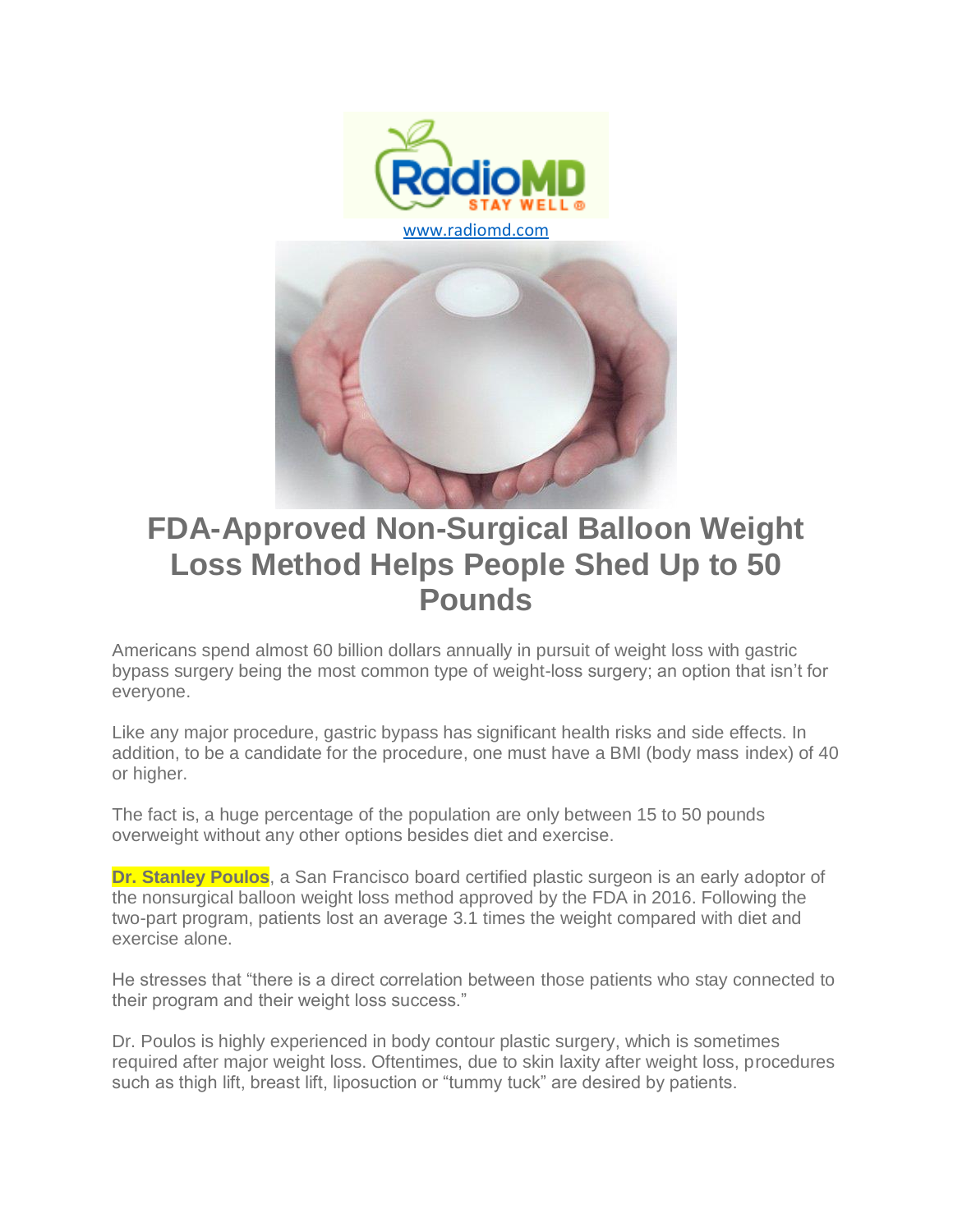## **Who is an ideal candidate for the balloon weight loss method?**

It is appropriate for patients with a BMI of 30 to 40 that have not had previous weight loss surgery. Patients diagnosed with bulimia, binge eating, compulsive overeating, high liquid calorie intake habits or similar eating related psychological disorders are not good candidates.

## **How does the balloon method work?**

This non-surgical outpatient procedure begins with a diagnostic endoscopy to ensure that there are no contraindications and that it is safe to perform. Once the patient is mildly sedated and comfortable, the procedure can begin. The deflated gastric balloon is inserted through the esophagus and into the stomach. A syringe is then used to fill the balloon with a sterile saline solution. Once the weight loss balloon has been filled with saline, it expands to approximately the size of a grapefruit. The entire procedure takes about 20 minutes. Patients can usually return home after the placement or removal procedures within 30 minutes. Over the last 20 years this procedure has helped over 277,000 people. The gastric balloon encourages portion control while patients make healthy changes to diet and lifestyle.

## **How long does the balloon stay in place?**

The balloon remains in the stomach for the first six months after the procedure. With the stomach balloon and Dr. Poulos' support team, patients usually see the most drastic results in the first six months. It is very important to use this time to develop healthy habits that will continue for not only the 12-month weight loss program, but for the rest of one's life.

## **What should you expect after the balloon placement?**

Over the first 14 days after placement, patients may experience nausea or vomiting. Dr. Poulos recommends a liquid diet for his patients during the first week to help manage these symptoms. Also prescribed are effective anti-nausea drugs to help the patient through the initial stage.

### **How is the balloon removed?**

Once the stomach balloon has been in place for six months the balloon is removed. The simple and non-surgical procedure is very similar to the placement process. Once the gastric balloon has been removed, it is very important to continue working closely with Dr. Poulos' team and coaches to follow the personal diet and exercise plan provided. This will help to keep you in a positive and healthy mindset while achieving your weight loss goals.

### **What are some additional benefits of the balloon weight loss method?**

It's been shown that the average person loses three times more weight with this procedure than with diet and exercise alone. Here are some of the reasons why:

- Diets can leave you feeling hungry or dissatisfied. This procedure helps by taking up room in the stomach and encouraging portion control.
- When you're overweight, exercise can be challenging and uncomfortable. With The Balloon Weight Loss Method aiding your weight loss, physical activity can be more comfortable.
- There are no incisions, stitches, or scars.